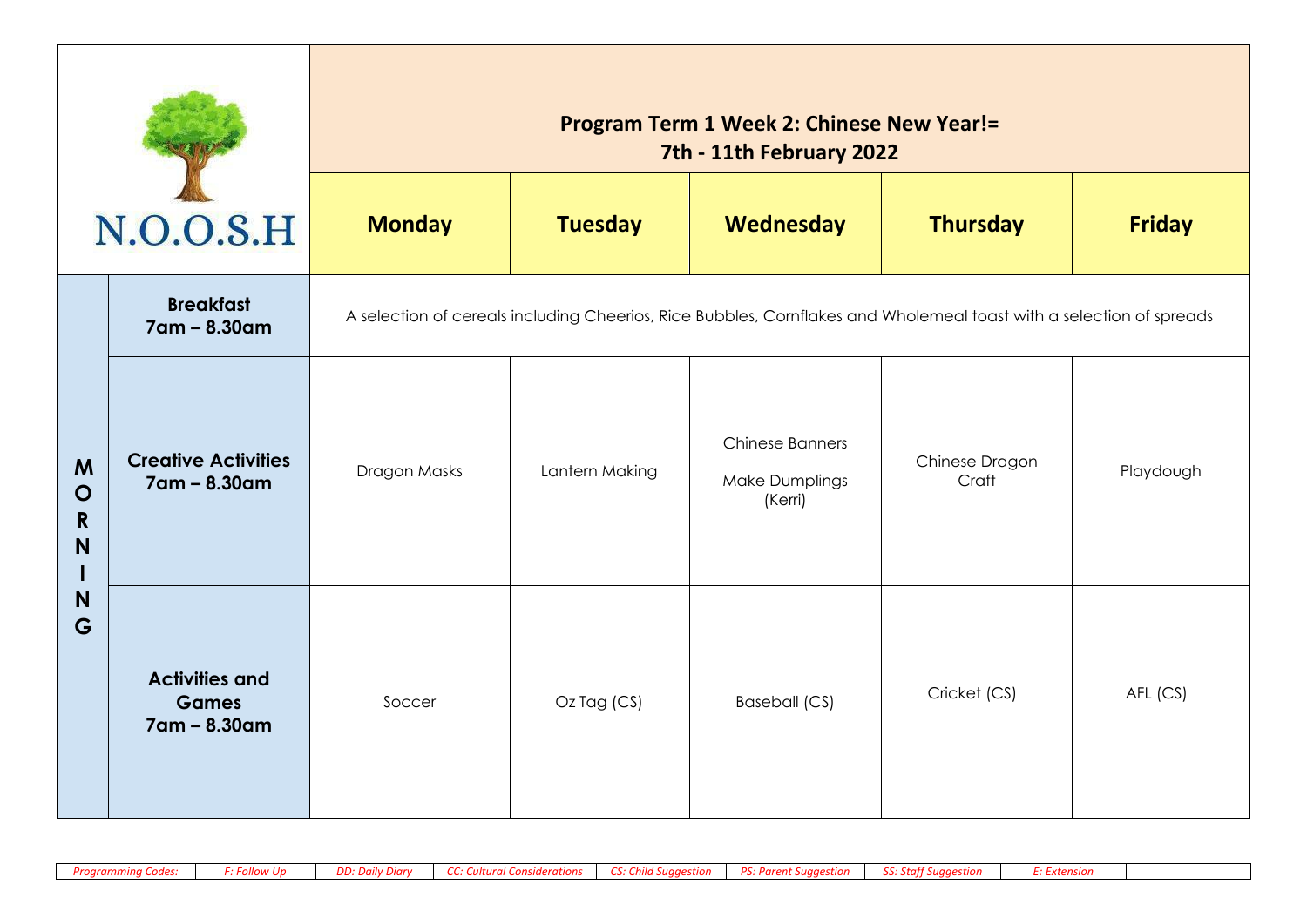| N.O.O.S.H                                                          |                                                  | Program Term 1 Week 2: Chinese New Year! |                              |                                                                                    |                                    |                               |  |  |
|--------------------------------------------------------------------|--------------------------------------------------|------------------------------------------|------------------------------|------------------------------------------------------------------------------------|------------------------------------|-------------------------------|--|--|
|                                                                    |                                                  | <b>Monday</b>                            | <b>Tuesday</b>               | Wednesday                                                                          | <b>Thursday</b>                    | <b>Friday</b>                 |  |  |
|                                                                    | <b>Afternoon Tea</b><br>$3.15$ pm – $3:45$ pm    | Cracker platter                          | Assorted cereals<br>and milk | Macaroni and cheese<br>pasta bake<br><b>Chinese Dumplings</b><br>for<br>Late Snack | Chicken finger<br>sandwiches       | Tomato meatballs<br>and pasta |  |  |
| A<br>F<br>E<br>$\mathbf R$<br>N<br>$\mathbf O$<br>$\mathbf O$<br>N | <b>Free Play Stations</b>                        | Dress ups                                | Stickle bricks               | Free<br>colouring/drawing                                                          | <b>Straw connectors</b>            | Kitchen/restaurant<br>play    |  |  |
|                                                                    | <b>Juniors Activity</b><br>$3.30$ pm – $5:30$ pm | Chinese New Year<br>Lights               | Fortune Cookie<br>Craft      | <b>Folding Fans</b>                                                                | <b>Toilet Roll</b><br>Dragon Craft | Chopstick<br>Challenge        |  |  |
|                                                                    | <b>Seniors Activity</b><br>$3.30pm - 5:30pm$     | Table tennis                             | Sherbert making              | Dnd                                                                                | Fan making                         | Making fortune<br>cookies     |  |  |
|                                                                    | Sport<br>$4:00 \text{pm} - 5:30 \text{pm}$       | Capture the flag (CS)                    | Soccer (CS)                  | <b>Basketball (CS)</b>                                                             | Bullrush (CS)                      | Dodgeball                     |  |  |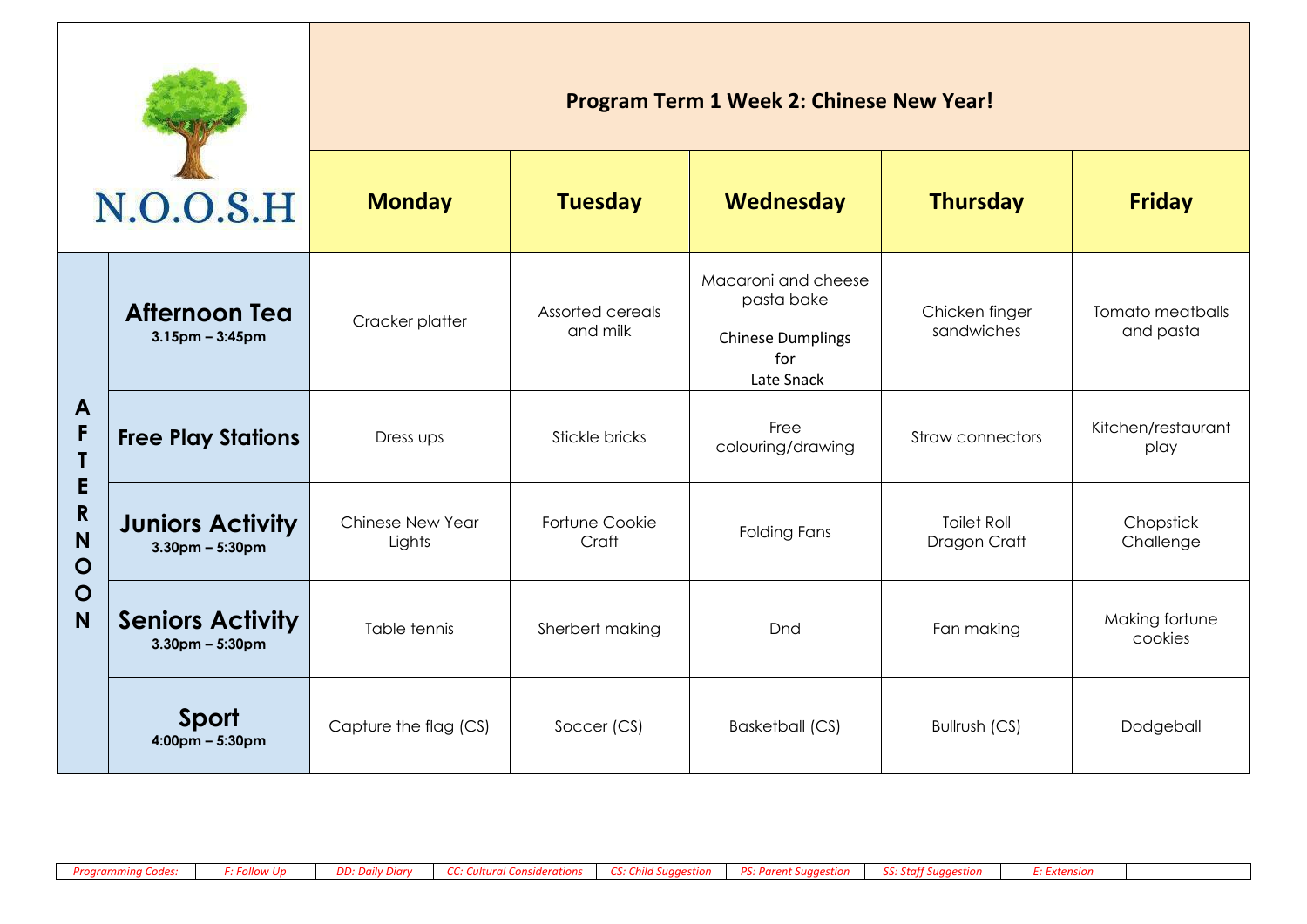|  | Late Activity<br>$5:45$ pm – 6:30pm | Golden child | Survival Tag | 44 home | Pacman | Red light<br>Green light |
|--|-------------------------------------|--------------|--------------|---------|--------|--------------------------|
|--|-------------------------------------|--------------|--------------|---------|--------|--------------------------|

| <b>Monday AM</b>                                                          | <b>Tuesday AM</b> | <b>Wednesday AM</b> | <b>Thursday AM</b> | <b>Friday AM</b> |
|---------------------------------------------------------------------------|-------------------|---------------------|--------------------|------------------|
| <b>Dragon Masks</b>                                                       |                   | 吉<br>夬<br>Ŕ         |                    |                  |
| <b>Monday PM</b>                                                          | <b>Tuesday PM</b> | <b>Wednesday PM</b> | <b>Thursday PM</b> | <b>Friday PM</b> |
| Easy Solo Cup<br><b>Chinese New Year Lights</b><br>©ActivitiesForKids.com |                   |                     |                    |                  |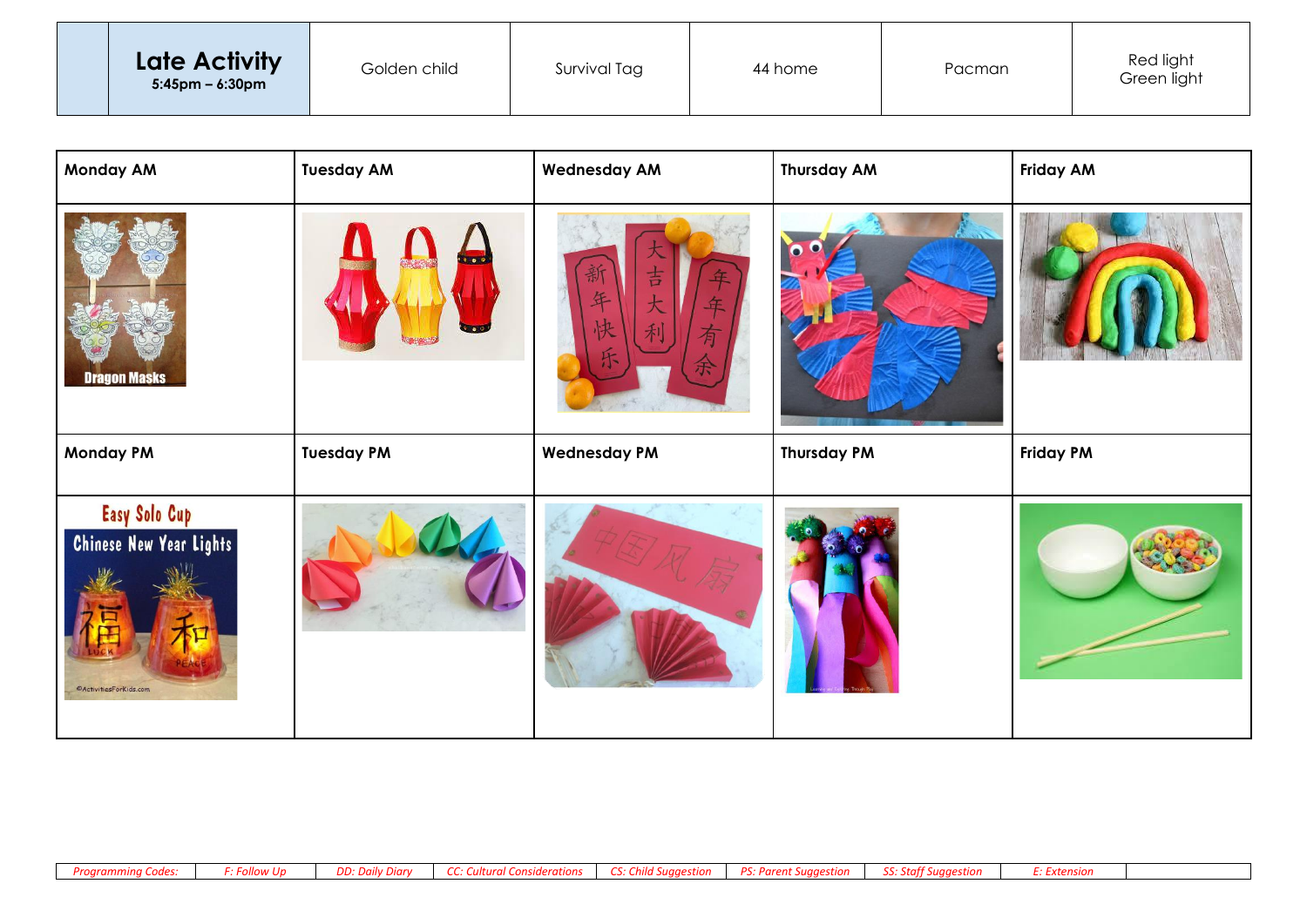

#### **MONDAY**

- **AM:<https://artsymomma.com/chinese-new-year-party-crafts-for-kids.html>**
- **PM:<https://activitiesforkids.com/chinese-new-year-lights/>**

## **TUESDAY:**

- **AM<https://www.firstpalette.com/craft/paper-lantern.html>**
- **PM:<https://chalkacademy.com/rainbow-paper-fortune-cookies/>**
- **<https://www.kidspot.com.au/kitchen/recipes/make-sherbet-recipe/tp6o99fc>**

#### **WEDNESDAY:**

- **AM:<https://www.pinterest.com.au/pin/624663410801682215/> (Use link as a guide - children will create their own banners)**
- **Dumplings:<https://thewoksoflife.com/dumpling-recipe-youll-ever-need/>**
- **PM:<https://chalkacademy.com/easy-to-diy-chinese-folding-fans/>**

#### **THURSDAY:**

- **AM:<https://buildingourstory.com/2019/01/celebrate-chinese-new-year.html>**
- **PM:<https://www.learningandexploringthroughplay.com/2017/01/toilet-roll-dragon-craft.html>**

*Programming Codes: F: Follow Up DD: Daily Diary CC: Cultural Considerations CS: Child Suggestion PS: Parent Suggestion SS: Staff Suggestion E: Extension*